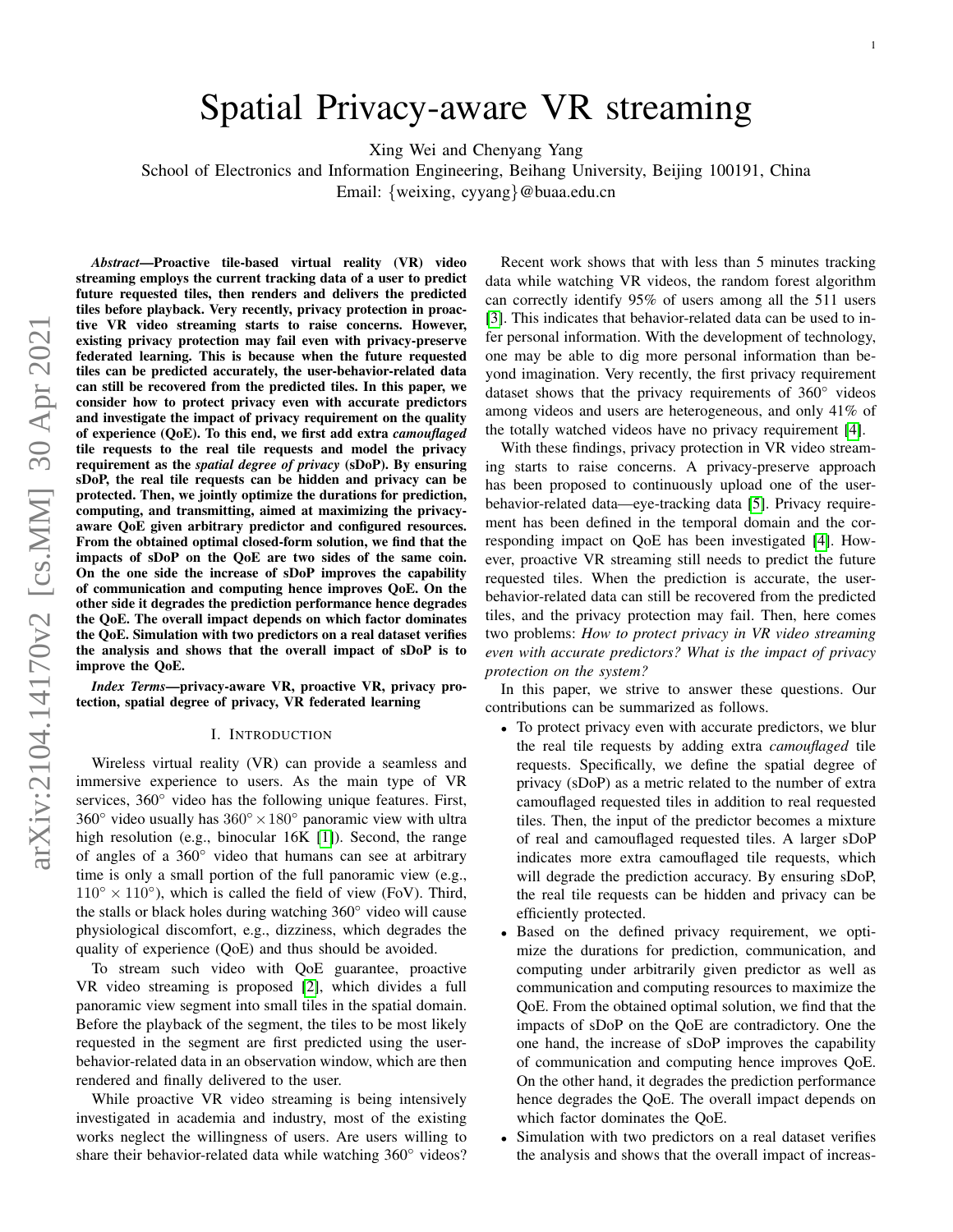ing the sDoP is to improve the QoE.

#### II. SYSTEM MODEL

Consider a tile-based VR video streaming system with a multi-access edge computing (MEC) server co-located with a base station (BS) that serves  $K$  users. The MEC server equips with powerful computing units for rendering, accesses a VR video library by local caching or high-speed backhaul, thus the delay from the Internet to the MEC server can be omitted. Each user requests 360◦ videos from the library according to their own interests. In the sequel, we consider arbitrary one request for vth video from kth user for analysis.

Each VR video consists of  $L$  segments in the temporal domain, and each segment consists of  $M$  tiles in the spatial domain. The playback duration of each tile equals the playback duration of a segment, denoted by  $T_{\text{seg}}$  [\[2\]](#page-5-1), [\[6\]](#page-5-5).

Each user is equipped with an head mounted display (HMD), which can measure the user-behavior-related data (e.g., the head movement trace), send the tile requests to the MEC server, and pre-buffer segments. To protect the privacy of users, the HMD is also equipped with a light-weighted computing unit for training a predictor and predicting tile requests.

#### <span id="page-1-0"></span>*A. Spatial Degree of Privacy*





Fig. 1: Predicted or real requested tiles and privacy-aware requested tiles in a segment,  $M = 60$ ,  $N_{fov} = 3 \times 2 = 6$ ,  $N_p = 6 \times 4 = 24.$ 

For training a tile request predictor or predicting the requested tiles at the MEC server by centralized learning, the requested tiles should be uploaded to the MEC server. To hide the real tile requests when a user has privacy requirement, the HMD should request a mixture of real and camouflaged requested tiles. For training at HMDs, say by federated learning, the real tile requests are only stored at the local HMD. However, when predicting at HMD, the predicted tile requests still need to be uploaded to the MEC server. When the prediction is accurate, the MEC server can still obtain the real tile requests. That is to say, *even with federated learning for VR streaming, privacy will still be leaked out*. Therefore, for the same reason of privacy protection, the HMD should also upload a mixture of predicted and camouflaged requested tiles. To reflect the privacy requirement in centralized and federated prediction when watching 360◦ videos, we define the *spatial* *degree of privacy* as the ratio of extra camouflaged requested tiles except tiles in an FoV among all the extra tiles except tiles in an FoV, i.e.,

<span id="page-1-1"></span>
$$
\rho_s \triangleq \frac{N_p - N_{fov}}{M - N_{fov}} \in [0, 100\%]
$$
\n(1)

where  $N_p$  is the number of *privacy-aware requested tiles* in a segment, which contains real or predicted requested tiles and camouflaged requested tiles, N*fov* is the number of tiles in an FoV of a segment. Both numbers of real and predicted requested tiles are  $N_{fov}$ . To protect privacy,  $N_p \geq N_{fov}$ . To illustrate the sDoP, we provide an example in Fig. [1.](#page-1-0) The number of tiles in an FoV is  $N_{fov} = 6$ , the predicted or real requested tiles in the FoV are No. 24-26, 34-36. To protect the privacy, varies masking schemes can be employed. For example, for masking scheme (a), the extra camouflaged requested tiles are No. 13-18, 23, 27, 28, 33, 37, 38, 43-48, and the number of privacy-aware requested tiles is  $N_p = 24$ . Then, sDoP is  $\rho_s = \frac{24-6}{60-6} = 33.3\%$ . When  $\rho_s = 0$ , the user has no privacy requirement, the real or predicted tile requests are uploaded to the MEC server. When  $\rho_s = 100\%$ , the user has the most stringent privacy requirement, the HMD always requests all tiles or predicts all tiles will be requested.

<span id="page-1-2"></span>When the user sets privacy requirement sDoP, the number of privacy-aware requested tiles can be obtained from [\(1\)](#page-1-1) as

<span id="page-1-3"></span>
$$
N_p(\rho_s) = N_{fov} + \rho_s (M - N_{fov})
$$
 (2)



Fig. 2: Streaming the first four segments of a VR video.  $t_b$  is the start time of the observation window,  $t_e$  is the start time of playback of the  $l_0$ th segment,  $l_0 = 3$ .

## *B. Streaming Procedure*

As shown in Fig. [2,](#page-1-2) when a user requests a VR video with sDoP  $\rho_s$ , the MEC server first streams the initial  $(l_0 - 1)$ th segments in a passive streaming mode [\[7\]](#page-6-0). After an initial delay, the first segment begins to play at the time instant  $t<sub>b</sub>$ , which is also the start time of the observation window. Then, proactive streaming for  $l_0$ th segment begins, subsequent segments are predicted, computed, and transmitted. In the sequel, we take the  $l_0$ th segment as an example for elaboration.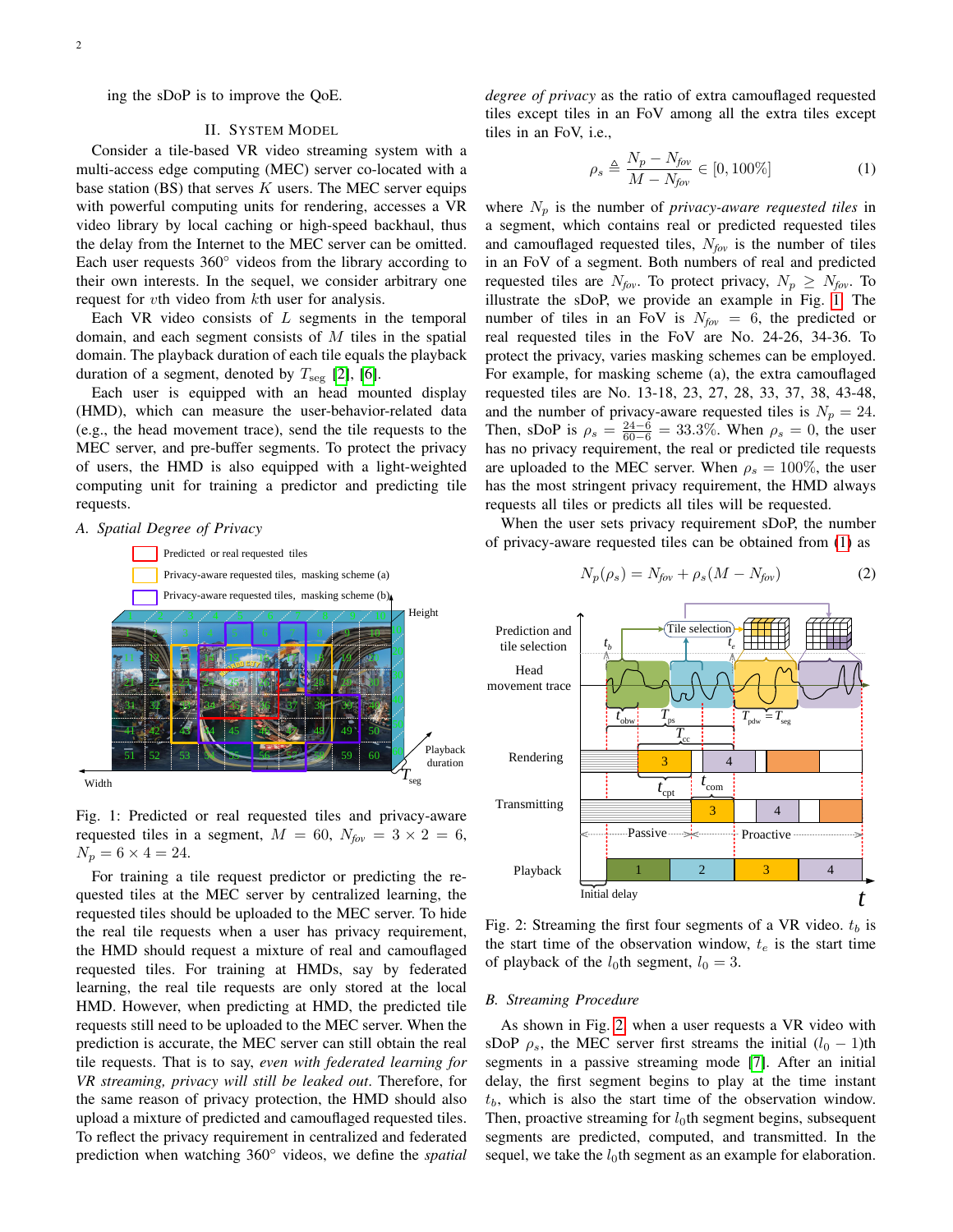After the MEC server collects the user-behaviour-related data in an observation windows with duration  $t_{\text{obw}}$ , the tiles to be played in the  $l_0$ th segment with duration  $T_{\text{pdw}} = T_{\text{seg}}$ can be predicted. To avoid playback stalling, rendering and transmitting the tiles in  $l_0$ th segment should be finished before the start time of playback of  $l_0$ th segment, i.e., the time instant  $t_e$ . The duration beginning from  $t_b$  and terminating at  $t_e$ , is the proactive streaming time for a segment  $T_{\text{ps}}$ . We can observe that  $T_{\text{ps}} = (l_0 - 1)T_{\text{seg}}$ . In Fig. [2,](#page-1-2) we consider predicting the third segment as an example, i.e.,  $l_0 = 3$ ,  $T_{ps} = 2T_{seg}$ .

Specifically, at the end of the observation window, tile request probabilities or the fixation sequences of FoVs in the  $l_0$ th segment can be predicted at HMD. Based on the probabilities (or the fixation sequences) and the number of tiles in an FoV N*fov*, the predicted requested tiles can be obtained [\[4\]](#page-5-3). Given sDoP  $\rho_s$ , the number of privacy-aware requested tiles  $N_p(\rho_s)$  can be obtained from [\(2\)](#page-1-3). Then, based on the predicted requested tiles,  $N_p(\rho_s)$ , and a masking scheme (say scheme (b) in Fig. [1\)](#page-1-0), the extra camouflaged requested tiles can be determined. The selected tiles are rendered with duration  $t_{\rm cpt}$  and the sequence of FoVs can be generated, and finally the sequence of FoVs are transmitted with duration  $t_{\text{com}}$ , which should be finished before the start time of playback for the predicted segment. The durations for observation, computing, and transmitting should satisfy  $t_{\text{obw}} + t_{\text{cpt}} + t_{\text{com}} = T_{\text{ps}}$ . The duration for communication and computing can be expressed as  $t_{\text{cc}} \triangleq t_{\text{com}} + t_{\text{cpt}}$ .

### *C. Computing and Transmission Model*

According to the computing model in [\[8\]](#page-6-1), the number of bits that can be rendered per second, referred to as the computing rate, is  $C_{\text{cpt},k} \triangleq \frac{\mathcal{F}_{\text{cpt},k}^{\text{rt}}}{K \cdot \mu_{\text{rf}}}$  $\frac{\gamma_{\text{cpt},k}}{K\cdot\mu_r}$  (*in bit/s*), where  $\mu_r$  is the required floating-point operations (FLOPs) for rendering one bit of FoV *in FLOPs/bit* [\[8\]](#page-6-1).

The BS serves  $K$  single-antenna users using zero-forcing beamforming with  $N_t$  antennas. The instantaneous data rate at the ith time slot for the kth user is

$$
C_{\text{com},k}^i = B \log_2 \left( 1 + \frac{p_k^i d_k^{-\alpha} |\tilde{h}_k^i|^2}{\sigma^2} \right)
$$

where B is the bandwidth,  $\tilde{h}_k^i \triangleq (\mathbf{h}_k^i)^H \mathbf{w}_k^i$  is the equivalent channel gain,  $p_k^i$  and  $\mathbf{w}_k^i$  are respectively the transmit power and beamforming vector for the kth user,  $d_k$  and  $\mathbf{h}_k^i \in \mathbb{C}^{N_t}$ are respectively the distance and the small scale channel vector from the BS to the kth user,  $\alpha$  is the path-loss exponent,  $\sigma^2$ is the noise power, and  $(\cdot)^H$  denotes conjugate transpose.

We consider indoor users as in the literature, where the distances of users,  $d_k$ , usually change slightly [\[6\]](#page-5-5), [\[9\]](#page-6-2) and hence are assumed fixed. Due to the head movement and the variation of the environment, small-scale channels are timevarying, which are assumed as remaining constant in each time slot with duration  $\Delta T$  and changing independently with identical distribution among time slots. With the proactive transmission, the rendered tiles in a segment should be transmitted with duration  $t_{\text{com}}$ . The number of bits transmitted with  $t_{\text{com}}$  can be expressed as  $\overline{C}_{\text{com},k} \cdot t_{\text{com}}$ , where

$$
\overline{C}_{\mathrm{com},k} \triangleq \frac{1}{N_s}\sum_{i=1}^{N_s} C_{\mathrm{com},k}^i \cdot \Delta T
$$

is the time average transmission rate, and  $N<sub>s</sub>$  is the number of time slots in  $t_{\text{com}}$ . Since future channels are unknown when making the optimization, we use ensemble-average rate  $\mathbb{E}_{h} \{ C_{\text{com},k} \}$  [\[10\]](#page-6-3) to approximate the time-average rate  $\overline{C}_{\text{com},k}$ , where  $\mathbb{E}_{h}\{\cdot\}$  is the expectation over h, which can be very accurate when  $N_s$  or  $N_t/K$  is large [\[8\]](#page-6-1).

To ensure fairness among users in terms of QoE, the transmit power is allocated to compensate the path loss, i.e.,  $p_k^i = \frac{\beta}{d_k}$  $\frac{\beta}{d_k - \alpha}$ , where  $\beta$  can be obtained from  $\beta(\sum_{k=1}^K \frac{1}{d_k - \alpha})$ and  $\overline{P}^{u_k}_{\text{is}}$  the maximal transmit power of the BS. Then, the  $\frac{1}{d_{k}^{-\alpha}})=F$ ensemble-average transmission rate for each user is equal.

In the sequel, we consider arbitrary one user and use  $C_{\text{com}}$ and  $C_{\text{cpt}}$  to replace  $\mathbb{E}_h\{C_{\text{com},k}\}$  and  $C_{\text{cpt},k}$  for notional simplicity.

#### III. PROBLEM FORMULATION *A. Performance Metric of Tile Prediction*

Average segment degree of overlap (average-DoO) has been used to measure the prediction performance for a VR video [\[8\]](#page-6-1). It indicates the average overlap of the predicted tiles and the real requested tiles among all the proactively streamed segments, which is defined as

$$
\mathcal{D}(t_{\text{obw}}) \triangleq \frac{1}{L - l_0 + 1} \sum_{l=l_0}^{L} \frac{\mathbf{q}_l^{\mathsf{T}} \cdot \mathbf{e}_l(t_{\text{obw}})}{\|\mathbf{q}_l\|_1} \in [0, 100\%]
$$

where  $\mathbf{q}_l \triangleq [q_{l,1}, ..., q_{l,M}]^\mathsf{T}$  denotes the ground truth of the tile requests for the *l*th segment with  $q_{l,m} \in \{0,1\}$ ,  $\mathbf{e}_l(t_{\text{obw}}) \triangleq [e_{l,1}(t_{\text{obw}}), ..., e_{l,M}(t_{\text{obw}})]^{\mathsf{T}}$  denotes the predicted tile requests for the segment with  $e_{l,m}(t_{\text{obw}}) \in \{0,1\}$ ,  $(\cdot)^{\mathsf{T}}$ denotes transpose of a vector, and  $\|\cdot\|_1$  denotes the  $\ell_1$  norm of a vector. When the  $m$ th tile in the  $l$ th segment is truly requested,  $q_{l,m} = 1$ , otherwise  $q_{l,m} = 0$ . When the tile is predicted to be requested,  $e_{l,m}(t_{\text{obw}}) = 1$ , otherwise it is zero. We consider  $\|\mathbf{e}_l (t_{\text{obw}})\|_1 = N_{fov}$ . A larger value of average-DoO indicates a better prediction.

As the verified Assumption 1 in [\[8\]](#page-6-1) states, a predictor can be more accurate with a longer observation window. Therefore, average-DoO is a monotonically increasing function of  $t_{\text{obw}}$ .

# <span id="page-2-0"></span>*B. Communication and Computing Capability as well as Resources Rate*

The capability of communication and computing (CC) can be used to measure the capability of streaming tiles. It is the ratio of tiles in a segment that can be rendered and transmitted with assigned transmission and computing rates and corresponding durations, i.e.,

$$
C_{\text{cc}}(t_{\text{com}}, t_{\text{cpt}}) \triangleq \min\left\{\frac{C_{\text{com}}t_{\text{com}}}{s_{\text{com}}}, \frac{C_{\text{cpt}}t_{\text{cpt}}}{s_{\text{cpt}}}, M\right\}\bigg/M
$$

where  $\min\left\{\frac{C_{\text{com}}t_{\text{com}}}{s_{\text{com}}}, \frac{C_{\text{cpt}}t_{\text{cpt}}}{s_{\text{cpt}}}\right\}$  $\left\{\frac{\text{opt}^t_{\text{cpt}}}{s_{\text{cpt}}}, M\right\}$  is the number of tiles that can be computed and transmitted,  $s_{\text{com}} = px_w \cdot px_h \cdot b \cdot r_f$ .  $T_{\text{seg}}/\gamma_c$  [\[1\]](#page-5-0) is the number of bits in each tile for transmission,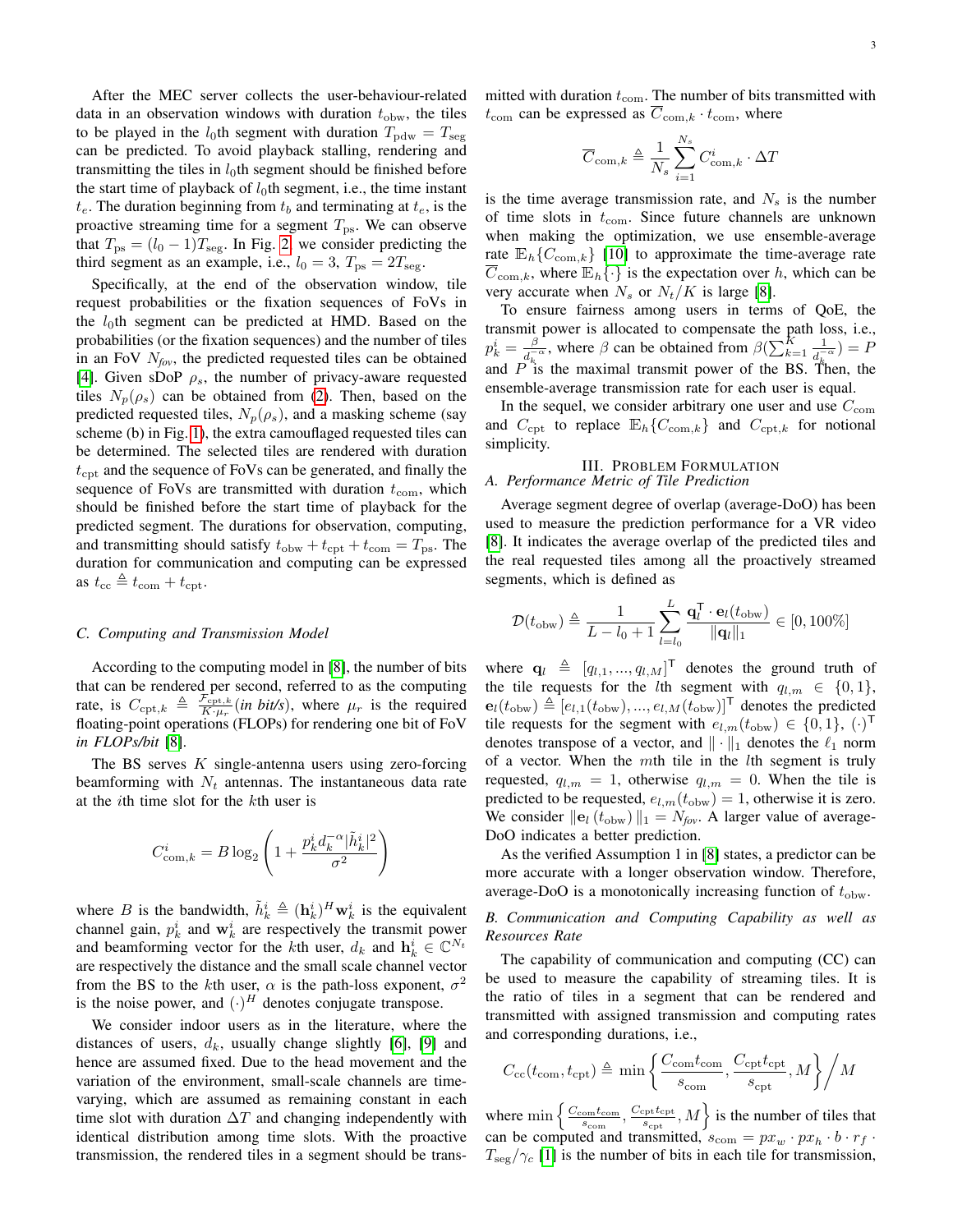$s_{\text{cpt}} = px_w \cdot px_h \cdot b \cdot r_f \cdot T_{\text{seg}}$  is the number of bits in a tile for rendering,  $px_w$  and  $px_h$  are the pixels in wide and high of a tile, b is the number of bits per pixel relevant to color depth [\[1\]](#page-5-0),  $r_f$  is the frame rate, and  $\gamma_c$  is the compression ratio.

To reflect the capability of streaming tiles in unit time, we further define the *resources rate* as

$$
R_{\rm cc} \triangleq \frac{C_{\rm cc}(t_{\rm com}, t_{\rm cpt})}{t_{\rm cc}},\tag{3}
$$

# *C. Metric of Privacy-aware Quality of Experience*

For proactive tile-based streaming without privacy requirement, the QoE can be measured by the percentage of the correctly streamed tiles among all the real requested tiles [\[8\]](#page-6-1). When considering the spatial degree of privacy, we should also consider whether the sDoP can be satisfied. This is because if the QoE is only captured by the percentage of the correctly predicted tiles, then, the MEC server can still obtain the accurate location of real requested tiles from the feedback of QoE from the HMD. Therefore, the privacy-aware QoE should consist of two parts: (1) The percentage of correctly streamed tiles. (2) The level of sDoP satisfaction. For arbitrary given predictor, sDoP, and resources, we consider the following privacy-aware QoE metric

$$
QoE \triangleq \frac{1}{L - l_0 + 1} \sum_{l = l_0}^{L} \underbrace{\frac{(\mathbf{q}_l)^{\mathsf{T}} \cdot \mathbf{s}_l}{\|\mathbf{q}_l\|_1}}_{\text{percent of correctly streamed tiles}} \cdot \underbrace{\frac{(\mathbf{q}_l^{\rho})^{\mathsf{T}} \cdot \mathbf{s}_l}{\|\mathbf{q}_l^{\rho}\|_1}}
$$

where  $\mathbf{s}_l \triangleq [s_{l,1}, ..., s_{l,M}]^\mathsf{T}$  denotes the selected tiles for streaming with  $s_{l,m} \in \{0,1\}$ ,  $\mathbf{q}_l^{\rho} \triangleq [q_{l,1}^{\rho},...,q_{l,M}^{\rho}]^{\mathsf{T}}$  denotes the privacy-aware tile requests for the segment with  $q_{l,m}^{\rho}$  ${0, 1}$ . When the tiles are selected,  $s_{l,m} = 1$ , otherwise  $s_{l,m} = 0$ . When the tile is truly requested or camouflaged to be requested,  $q_{l,m}^{\rho} = 1$ , otherwise  $q_{l,m}^{\rho} = 0$ .

The number of selected tiles is limited by the CC capability, i.e.,  $||\mathbf{s}_l||_1 = C_{\text{cc}}(t_{\text{com}}, t_{\text{cpt}}) \cdot M$ . The number of privacyaware requested tiles depends on sDoP, i.e.,  $\|\mathbf{q}_l^{\rho}\|_1 = N_p(\rho_s)$ . To gain useful insight, we assume that the selected tiles are the privacy-aware requested tiles, i.e.,  $s_l = q_l^{\rho}$ . Hence the number of selected tiles and privacy-aware requested tiles are also identical, i.e.,

$$
C_{\rm cc}(t_{\rm com}, t_{\rm cpt}) \cdot M = N_p(\rho_s) \tag{4}
$$

Then, the privacy-aware QoE degenerates into

$$
Q_0 E = \frac{1}{L - l_0 + 1} \sum_{l=l_0}^{L} \frac{(q_l)^{\mathsf{T}} \cdot q_l^{\rho}}{\|q_l\|_1}
$$
(5)

We can observe that the QoE is affected by the average-DoO and the CC capability, which can be expressed as

$$
QoE = \mathcal{Q}(\mathcal{D}(t_{\text{obw}}), C_{\text{cc}}(t_{\text{com}}, t_{\text{cpt}})) \in [0, 100\%]
$$

When the value of the QoE is 100%, all the truly requested tiles in a VR video are proactively computed and delivered before playback. Moreover, the MEC server only obtains the privacy-aware tile requests.

When  $C_{\rm cc}(t_{\rm com}, t_{\rm cpt})$  is improved, more tiles can be rendered and transmitted, then more real requested tiles can be satisfied. When  $\mathcal{D}(t_{\text{obw}})$  is improved, more of the streamed tiles are the real requested tiles. Then, we can find that the privacy-aware QoE monotonically increases with average-DoO and CC capability, respectively.

#### IV. SDOP: CONTRADICTORY ROLES FOR THE QOE

<span id="page-3-1"></span>In this section, we investigate the role of sDoP for the privacy-aware QoE. To this end, we first optimize durations for observation window, communication, and computing to maximize the QoE. From the obtained closed-form solution, we investigate the impact of sDoP on average-DoO and CC capability, respectively. Finally, we discuss the overall impact of sDoP on the QoE.

# *A. Joint Optimization of the Durations for Prediction, Communication, and Computing*

Given arbitrary computing rate  $C_{\text{cpt}}$ , transmission rate  $C_{\text{com}}$ and sDoP  $\rho_s$ , we aim to find the optimal durations for observation window, communication and computing to achieve the maximized QoE, i.e.,

$$
\mathbf{P0}: \quad \max_{t_{\text{obw}}, t_{\text{cpt}}, t_{\text{com}}} \mathcal{Q}\left(\mathcal{D}\left(t_{\text{obw}}\right), C_{\text{cc}}(t_{\text{com}}, t_{\text{cpt}})\right) \tag{6a}
$$

$$
s.t. \quad C_{\rm cc}(t_{\rm com}, t_{\rm cpt}) = \frac{N_p(\rho_s)}{M} \tag{6b}
$$

<span id="page-3-9"></span><span id="page-3-8"></span><span id="page-3-3"></span><span id="page-3-0"></span>
$$
t_{\rm obw} + t_{\rm cpt} + t_{\rm com} = T_{\rm ps} \tag{6c}
$$

As derived in the Appendix, the solution of P0 is,

$$
t_{\rm obw}^* = \left[ \left( T_{\rm ps} - \left( \frac{s_{\rm com}}{C_{\rm com}} + \frac{s_{\rm cpt}}{C_{\rm cpt}} \right) \cdot N_p(\rho_s) \right) \middle/ \tau \right] \tag{7a}
$$

$$
t_{\text{com}}^* = \frac{s_{\text{com}} N_p(\rho_s)}{C_{\text{com}}} \quad t_{\text{cpt}}^* = \frac{s_{\text{cpt}} N_p(\rho_s)}{C_{\text{cpt}}} \tag{7b}
$$

where  $\tau$  (in seconds) is the sampling interval of the userbehavior-related data in the observation window. The optimal duration for communication and computing  $t_{\rm cc}^*$  can be obtained from [\(7b\)](#page-3-0) as

<span id="page-3-4"></span>
$$
t_{\rm cc}^* = \left(\frac{s_{\rm com}}{C_{\rm com}} + \frac{s_{\rm cpt}}{C_{\rm cpt}}\right) \cdot N_p(\rho_s)
$$
 (8)

By substituting [\(7b\)](#page-3-0) into [\(3\)](#page-3-1), the maximized resources rate is

<span id="page-3-2"></span>
$$
R_{\rm cc}^* = 1 \bigg/ \bigg( \frac{s_{\rm com} M}{C_{\rm com}} + \frac{s_{\rm cpt} M}{C_{\rm cpt}} \bigg) \tag{9}
$$

<span id="page-3-6"></span>where  $\left(\frac{s_{\text{com}}M}{C_{\text{com}}} + \frac{s_{\text{cpt}}M}{C_{\text{cpt}}}\right)$  is the required optimal duration to render and transmit all tiles in a segment. By substituting [\(9\)](#page-3-2) into [\(7a\)](#page-3-3),  $t_{\text{obw}}^*$  can also be expressed as

$$
t_{\rm obw}^* = \left\lfloor \left( T_{\rm ps} - \frac{N_p(\rho_s)}{R_{\rm cc}^* \cdot M} \right) \middle/ \tau \right\rfloor \tag{10}
$$

#### <span id="page-3-7"></span>*B. Contradictory Roles of sDoP*

*1) Improve the CC Capability:* By substituting [\(8\)](#page-3-4) and [\(9\)](#page-3-2) into [\(3\)](#page-3-1), the CC capability can be rewritten as follows:

<span id="page-3-5"></span>
$$
C_{\rm cc}(t_{\rm com}^*, t_{\rm cpt}^*) = R_{\rm cc}^* t_{\rm cc}^*,
$$

Further considering [\(8\)](#page-3-4) and [\(9\)](#page-3-2), we can find that the resources rate  $R_{\rm cc}^*$  has no relation with  $\rho_s$ . Besides, the optimal total duration for communication and computing  $t_{\rm cc}^*$  increases with  $\rho_s$ . This means that the increase of  $\rho_s$  improves the CC capability.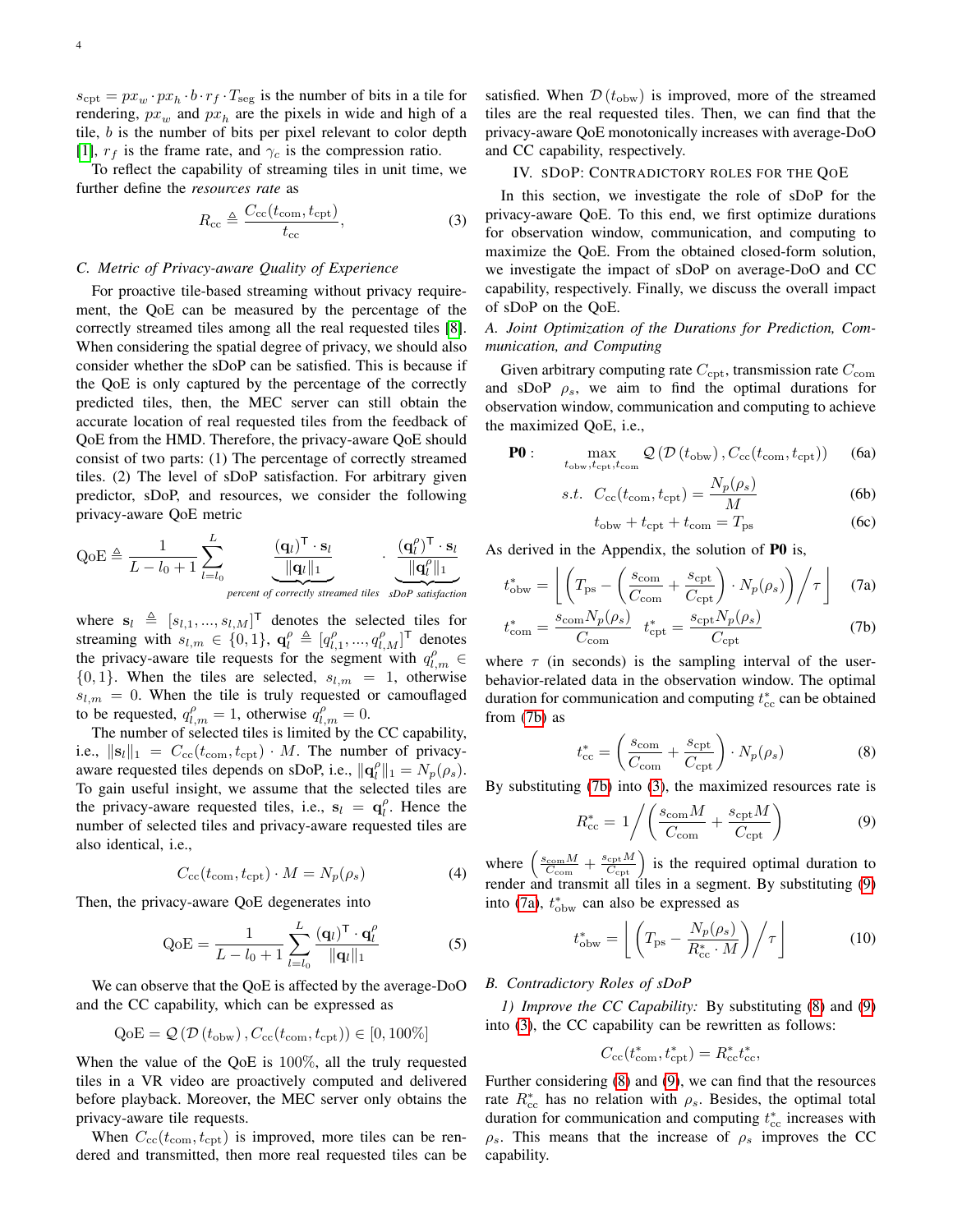*2) Degrade the Average-DoO:* With the increase of  $\rho_s$ , the duration of observation window  $t^*_{\text{obw}} = T_{\text{ps}} - t^*_{\text{cc}}$  will be reduced, which can also be verified from [\(7a\)](#page-3-3). The reduction of  $t_{\text{obw}}^*$  degrades the average-DoO.

In Fig. [3,](#page-4-0) we use the values of  $t^*_{\text{obw}}$  obtained from [\(7a\)](#page-3-3) to visualize the impact of  $\rho_s$  on the average-DoO. We can observe that as the increase of  $\rho_s$ , the reduction of  $t_{\text{obw}}^*$ is discrete, which comes from the discrete sampling in the observation window. Besides, the value of  $t^*_{\text{obw}}$  increases with the maximized resources rate  $R_{\text{cc}}^*$ . This is because when the resources rate is increased, privacy-aware requested tiles can be streamed with less duration, i.e.,  $t_{\rm cc}^*$  is reduced. Then,  $t_{\text{obw}}^* = T_{\text{ps}} - t_{\text{cc}}^*$  is increased.

<span id="page-4-0"></span>

Fig. 3:  $t^*_{\text{obw}}$  v.s.  $R^*_{\text{cc}}$  and  $\rho_s$ .<br>3) Overall Impact: For the final QoE, the impact of sDoP is complicated. On the one hand, it improves the CC capability. On the other hand, it degrades the average-DoO. Generality speaking, the overall effect depends on if the QoE is dominated by the increase of CC capability or the reduction of the average-DoO.

#### V. TRACE-DRIVEN SIMULATION RESULTS

In this section, we show the overall impact of sDoP on QoE via trace-driven simulation results. First, we consider the prediction task on a real dataset [\[9\]](#page-6-2), where 300 traces of head movement positions from 30 users watching 10 VR videos are used for training and testing predictors.<sup>[1](#page-4-1)</sup> We randomly split the total traces into training and testing sets with the ratio 8:2.

We use two predictors, *position-only* and *no-motion* predictors, which achieve the state-of-the-art accuracy for the dataset, according to tests in [\[14\]](#page-6-4). The *position-only* predictor employs a sequence-to-sequence LSTM-based architecture, which uses the time series of past head movement positions as input, to predict the time series of future positions [\[14\]](#page-6-4). The predictor does not consider the time required for computing and communication as well as the spatial degree of privacy. To reserve time for computing and communication, we tailor the predictor as follows. Set the duration between the end of the observation window and the beginning of the prediction windows as  $t_{\text{cc}}^*$ , set the durations of observation and prediction windows as  $t^*_{\text{obw}}$  and  $T_{\text{seg}}$ , respectively. To satisfy the privacy requirement, we consider a classical federated learning, FederatedAveraging algorithm in [\[16\]](#page-6-6). The settings of the federated learning are as follows. For each round, we select *all* of  $K = 30$  users to update the model parameters of the predictor. The number of local epochs for each user is  $E_l = 50$ , the number of communication rounds is  $R = 10$ . Hence, every trace in the train set is used  $50 \times 10 = 500$  times for training, which is consistent with the centralized training [\[14\]](#page-6-4). The weighting coefficient of the kth user on the model parameter is  $c_k = \frac{n_k}{N_{train}}$ , where  $N_{train} = 300 \times 0.8 = 240$  is the total number of traces in the train set,  $n_k$  is the number of video traces that belong to the kth user in the training set. Due to the random division of training and testing sets,  $n_k$  varies from 6 to 10. We refer to the predictor as *tailored federated position-only* predictor. Other details and hyper-parameters of the tailored predictor are the same as the *position-only* predictor [\[14\]](#page-6-4). The *no-motion* predictor simply uses the last position in the observation window as the predicted time series of future positions [\[14\]](#page-6-4).

The maximized resources rate  $R_{\rm cc}^*$  depends on the configured communication and computing resources as well as the number of users. For example, when  $K = 4$ ,  $N_t = 8$ ,  $P = 24$  dBm,  $B = 150$  MHz, and  $d_k = 5$  m, the ensembleaverage transmission rate for a user is  $C_{\text{com}} = 2.85$  Gbps [\[8\]](#page-6-1). When Nvidia RTX 8000 GPU is used for rendering VR videos for four users, the computing rate for a user is  $C_{\text{cpt}} = 2.2$  Gbps [\[8\]](#page-6-1). Then, the maximized resources rate is  $R_{\text{cc}}^* = 1 / \left( \frac{s_{\text{com}}M}{C_{\text{com}}} + \frac{s_{\text{cpt}}M}{C_{\text{cpt}}} \right) = 0.6$ . To reflect the variation of configured resources, we set  $R_{\text{cc}}^* \in [0.6, 2]$ .

The settings of VR video are listed in Table [I.](#page-5-6) To gain useful insight, we assume that all users have identical sDoP requirement among all videos, ranging from 0 to 100%. The procedure of simulation is given in Procedure [1](#page-4-2).

<span id="page-4-2"></span>**Procedure 1** Obtain the average QoE,  $\mathcal{D}(t_{\text{obw}}^*)$ , and  $C_{\rm cc}(t_{\rm com}^*, t_{\rm cpt}^*)$ 

**Input:** set  $\rho_s \in [0, 100\%]$ ,  $R_{cc}^* \in [0.6, 2]$ .

(i). Given sDoP  $\rho_s$  and maximized resource rates  $R_{\rm cc}^*$ , obtain the values of the optimal duration of observation window  $t^*_{\text{obw}}$  from [\(10\)](#page-3-5).

(ii). Train the *tailored federated position-only* predictor with different  $t^*_{\text{obw}}$ .

(iii). Given  $t^*_{\text{obw}}$  and two predictors, obtain the predicted time series of positions.

(iv). With  $N_{fov}$ , determine the predicted requested tiles by scheme (b) of Section IV-C in [\[4\]](#page-5-3).

(v). Given sDoP, obtain the CC capability from [\(4\)](#page-3-6).

(vi). Given the CC capability, the predicted requested tiles, and masking scheme (a) in Fig. [1,](#page-1-0) determine the extra camouflaged requested tiles.

(vii). Calculate the QoE from [\(5\)](#page-3-7), then average over the testing set.

In Fig. [4,](#page-5-7) we show the average QoE achieved by two predictors versus the assigned resources rate and sDoP. We can observe that no matter how much the resources rate is assigned, which predictor is employed, the average QoE can always be improved with the increase of  $\rho_s$ . Besides, the

<span id="page-4-1"></span><sup>&</sup>lt;sup>1</sup> According to the analysis in  $[14]$ ,  $[15]$ , the traces of the first 20 users in the dataset have mistakes, thus we only use the traces of the other 30 users.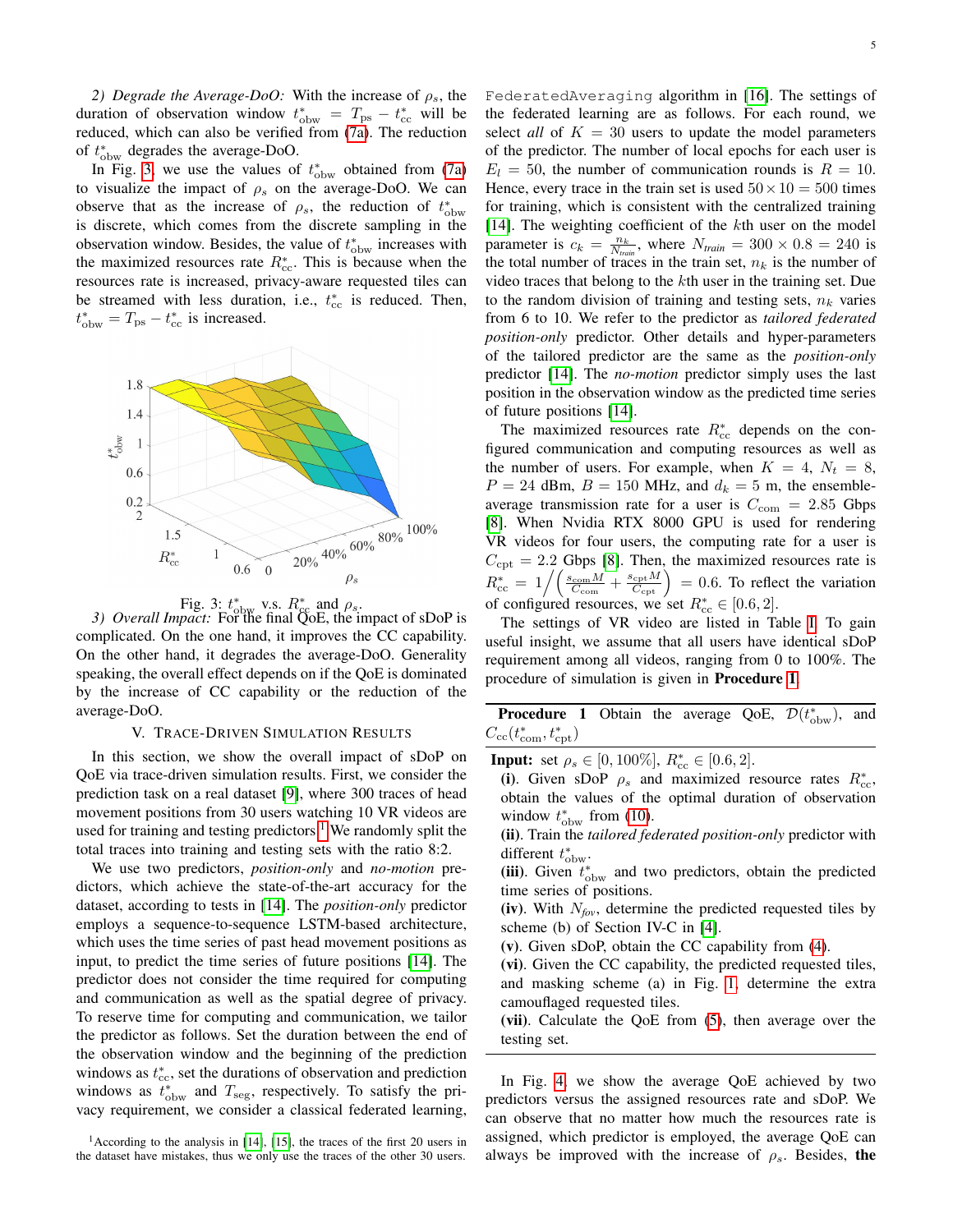#### TABLE I: Settings of VR video

<span id="page-5-6"></span>

| Resolution                                                 | $3840 \times 2160$ pixels [11]                      |                                                         | 12 bits per pixel $[1]$ |
|------------------------------------------------------------|-----------------------------------------------------|---------------------------------------------------------|-------------------------|
| Number of tiles $M$                                        | 10 rows $\times$ 20 columns = 200                   | Frame rate $r_f$                                        | 30 FPS [11]             |
| Pixels in wide of a tile $px_{uv}$                         | $3840/20 = 192$                                     | Pixels in height of a tile $pxb$                        | $2160/10 = 216$         |
| Compression ratio $\gamma_c$                               | 2.41 [12]                                           | Playback duration of a segment $T_{\rm{sep}}$           | 1 s [11]                |
| Number of bits in a tile for transmission $s_{\text{com}}$ | 5.9 Mbits <sup><math>a</math></sup>                 | Number of bits in a tile for rendering $s_{\text{cnt}}$ | 14.2 Mbits <sup>a</sup> |
| Size of FoV                                                | $100^{\circ} \times 100^{\circ}$ circles [13], [14] | Number of tiles in an FoV $N_{fov}$                     | 33 <sup>b</sup>         |

<sup>a</sup>These values are calculated from the definition in Section [III-B.](#page-2-0)  $\rm^b$ This is the average value on the dataset [\[9\]](#page-6-2), according to our tests.

<span id="page-5-7"></span>

(b) Tailored federated postion-only predictor Fig. 4: Average QoE v.s. resource rates and sDoP.

<span id="page-5-8"></span> $R_{\rm cc}^*$ 

 $\mathbf{1}$ 0.6  $\overline{0}$ 

increase of  $\rho_s$  is equivalent to the increase of assigned resources rate in terms of improving the QoE. For example, consider the point "P" in Fig. [4b.](#page-5-8) To achieve  $QoE = 94\%$ , increasing  $\rho_s$  by 0.2 is equivalent to increasing  $R_{cc}^*$  by 1.4.

To further understand how the QoE is affected by the sDoP, we consider a case where the resource rates  $R_{cc}^* = 0.6$  as an example, to investigate how the CC capability  $C_{\rm cc}(t_{\rm com}^*, t_{\rm cpt}^*),$ average-DoO  $\mathcal{D}(t_{\text{obw}}^{*})$ , and average QoE is affected by  $\rho_{s}$ . As shown in Fig. [5,](#page-5-9) for both predictors, the increase of sDoP improves the CC capability  $C_{\rm cc}(t_{\rm com}^*, t_{\rm cpt}^*)$  and degrades average-DoO  $\mathcal{D}(t_{\rm obw}^*)$ . Since the degradation of average-DoO is relative small, the QoE is dominated by the increase of the CC capability.

# VI. CONCLUSION

In this paper, we defined spatial privacy requirement for better privacy protection and investigated the impact of spatial privacy requirement on VR video streaming. By duration optimization and analyzing the obtained optimal closed-form solution, we found the relation between sDoP and QoE. The analysis showed that the increase of sDoP improves the CC

<span id="page-5-9"></span>



(b) Tailored federated position-only predictor

Fig. 5: Average QoE, CC capability, and average-DoO v.s. sDoP,  $R_{\rm cc}^* = 0.6$ .

capability but degrades the average-DoO. The overall impact of sDoP on QoE depends on which factor dominates the QoE. Simulation with two predictors on a real dataset validated the analysis and showed that the overall impact of sDoP is to improve the QoE.

#### **REFERENCES**

- <span id="page-5-0"></span>[1] iLab, "Cloud VR network solution whitepaper," Huawei Technologies CO., LTD., Tech. Rep., 2018. [Online]. Available: [https://www.huawei.](https://www.huawei.com/minisite/pdf/ilab/cloud_vr_network_solution_white_paper_en.pdf) [com/minisite/pdf/ilab/cloud](https://www.huawei.com/minisite/pdf/ilab/cloud_vr_network_solution_white_paper_en.pdf)\_vr\_network\_solution\_white\_paper\_en.pdf
- <span id="page-5-1"></span>[2] F. Qian, L. Ji, B. Han, and V. Gopalakrishnan, "Optimizing 360 video delivery over cellular networks," *ACM SIGCOMM Workshop*, 2015.
- <span id="page-5-2"></span>[3] M. R. Miller, F. Herrera, H. Jun, J. A. Landay, and J. N. Bailenson, "Personal identifiability of user tracking data during observation of 360 degree VR video," *Scientific Reports*, vol. 10, no. 1, pp. 1–10, 2020.
- <span id="page-5-3"></span>[4] X. Wei and C. Yang, "Privacy-aware VR streaming," *arXiv:2104.09779*, 2021.
- <span id="page-5-4"></span>[5] B. David-John, D. Hosfelt, K. Butler, and E. Jain, "A privacy-preserving approach to streaming eye-tracking data," *IEEE Transactions on Visualization and Computer Graphics*, vol. 27, no. 5, p. 2555–2565, May 2021. [Online]. Available: [http://dx.doi.org/10.1109/TVCG.2021.](http://dx.doi.org/10.1109/TVCG.2021.3067787) [3067787](http://dx.doi.org/10.1109/TVCG.2021.3067787)
- <span id="page-5-5"></span>[6] C.-L. Fan, W.-C. Lo, Y.-T. Pai, and C.-H. Hsu, "A survey on 360° video streaming: Acquisition, transmission, and display," *ACM Comput. Surv.*, vol. 52, no. 4, Aug. 2019.